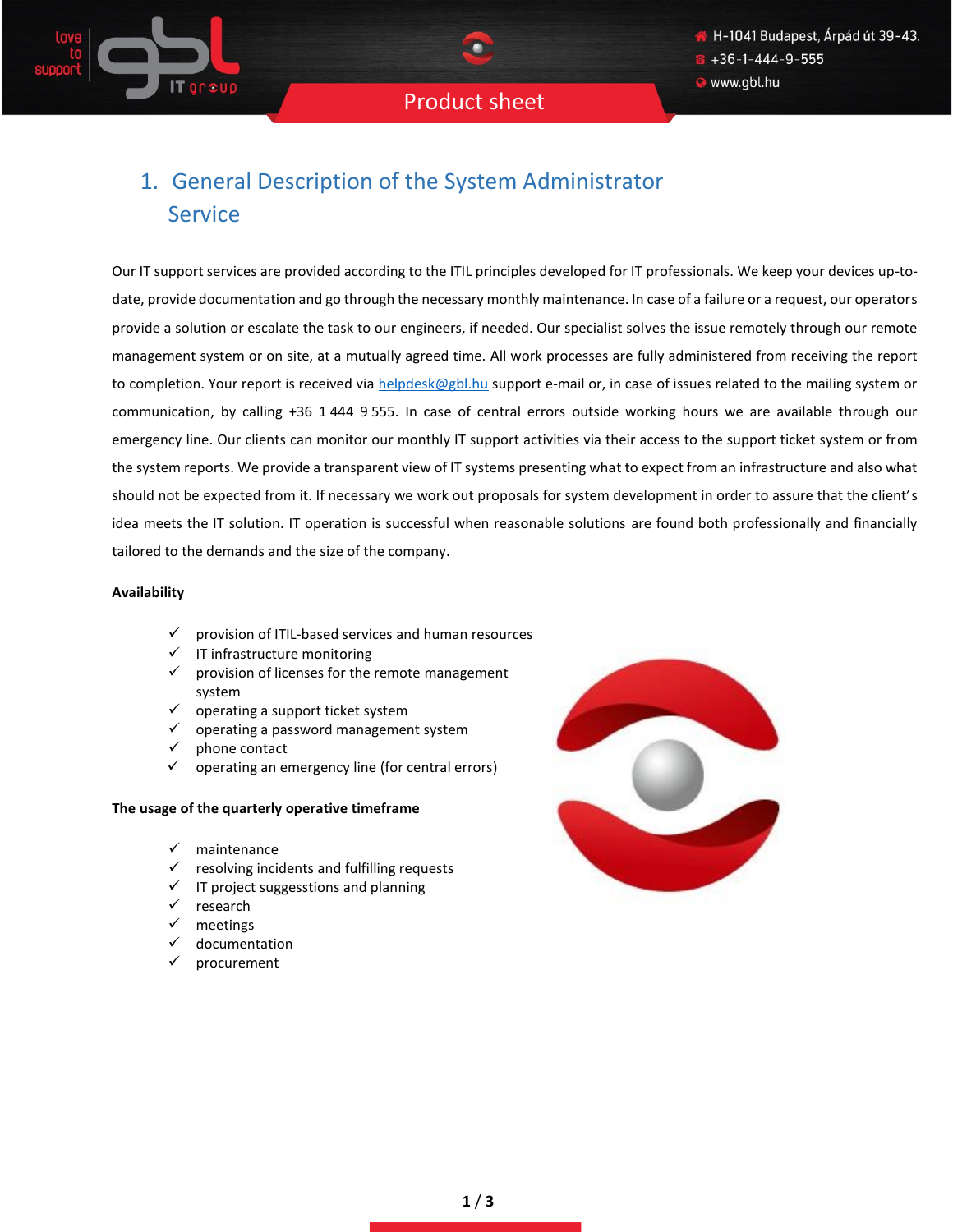

· www.gbl.hu

# 2. The features of the services

### SLA

| <b>ITIL category</b>   | <b>Priority</b>       | <b>Definition</b>                                                                                  | <b>SLA</b> runtime | SO/RT             | <b>SLA</b> |
|------------------------|-----------------------|----------------------------------------------------------------------------------------------------|--------------------|-------------------|------------|
| Incident               | P1 - Emergency        | an error triggering the shutdown of<br>the system or affecting 70% of the<br>entire infrastructure | M-S all day        | Solution<br>Offer | 2 hours    |
| Incident               | P <sub>2</sub> - High | central error that affects the general<br>operation                                                | M-F 8 AM - 6 PM    | Solution<br>Offer | 4 hours    |
| Incident               | P3 - Normal           | non-central error that affects the<br>general operation                                            | M-F 8 AM - 6 PM    | Solution<br>Offer | 8 hours    |
| Fulfillment of request | RT, RFI               | general request or request for info<br>by the user                                                 | M-F 8 AM - 6 PM    | Response<br>Time  | 8 hours    |
| Standard change        | Standard<br>Change    | the management of general issues<br>at an agreed time                                              | none               |                   | unique     |
| Change management      | Project               | development and expansion tasks<br>requiring planning                                              | none               |                   | unique     |

## Professional liability insurance

| Liability insurer: | AIG            |
|--------------------|----------------|
| Bond No:           | 2350017994     |
| Insured sum:       | HUF 50 million |

## Defining service points

| remote  | remotely via the remote management system                           |
|---------|---------------------------------------------------------------------|
| onsite  | external location included in the agreement or previously specified |
| offsite | the operator's offices                                              |
| visit   | site visit                                                          |